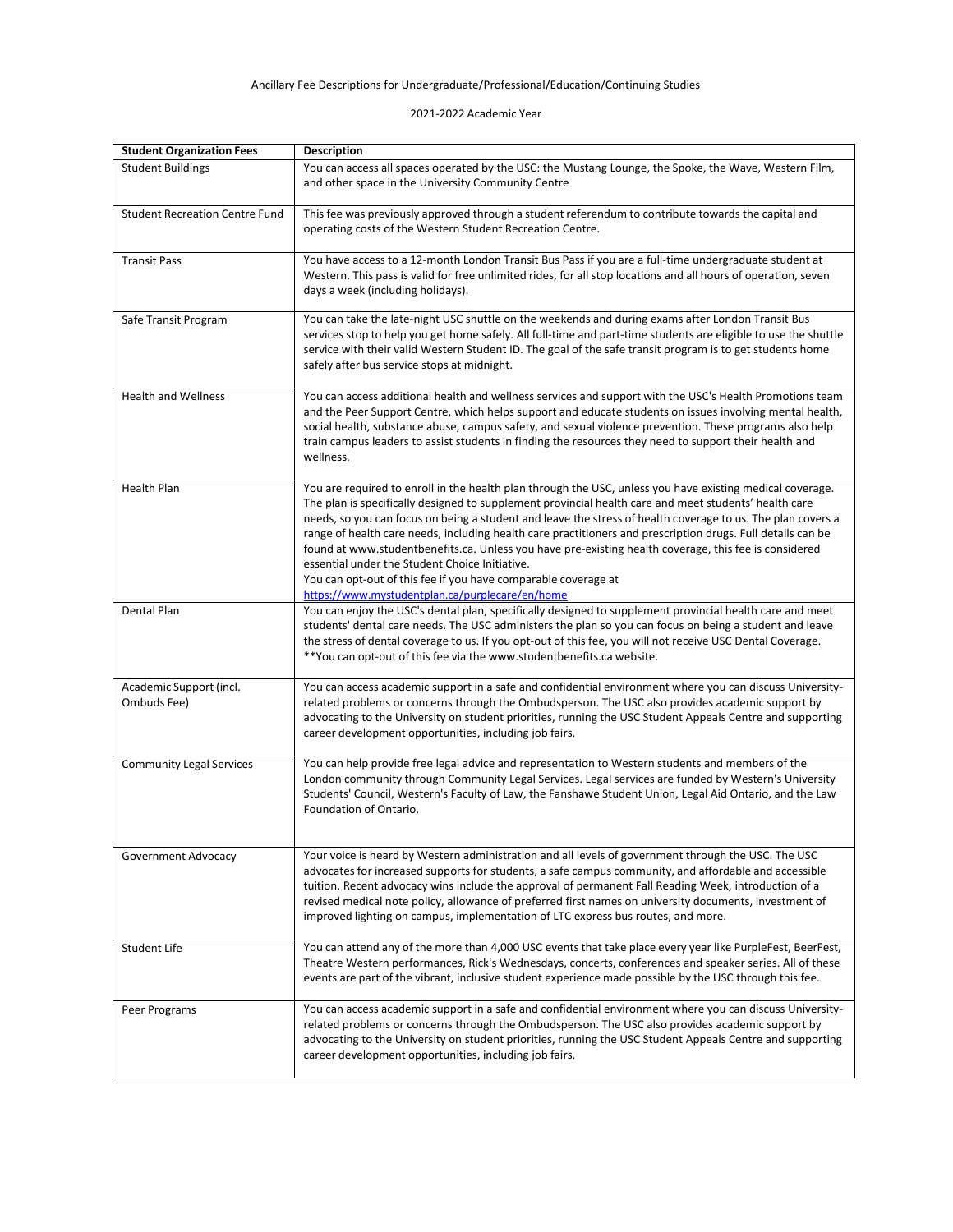| <b>Clubs Administration</b>                                      | You can join any of the almost 200 clubs on campus that offer events, academic support, social networking,<br>and leadership opportunities through the USC's Clubs System. This fee supports the infrastructure of the<br>system. The easiest way to get involved in clubs is to visit Clubs week in September and talk to our diverse<br>mix of clubs about what they do.                                                                                                                                                                                                                            |
|------------------------------------------------------------------|-------------------------------------------------------------------------------------------------------------------------------------------------------------------------------------------------------------------------------------------------------------------------------------------------------------------------------------------------------------------------------------------------------------------------------------------------------------------------------------------------------------------------------------------------------------------------------------------------------|
| Orientation Week Fee <first<br>year students only&gt;</first<br> | You can experience diverse and exciting programming that welcomes you to Western, helps you meet<br>fellow first-year students, and facilitates your smooth introduction to campus life. Our amazing orientation<br>leaders (SOPHS) provide mentorship and support to help you feel comfortable on campus and create a<br>strong campus community. SOPHS lead activities and education sessions during Orientation Week and act<br>as a resource for you throughout first year by connecting you to support and information on campus. If you<br>opt-out, you cannot participate in Orientation Week. |
| <b>Student Initiative Grants</b>                                 | You can apply for grants to run innovative programs, attend conferences and create club events with and<br>for other students. The USC administers the application process and has resources to help you run events.                                                                                                                                                                                                                                                                                                                                                                                  |
| Gazette                                                          | Since 1906, the Gazette has covered what matters to students. As Western's largest student media outlet,<br>we need your help to keep campus informed and entertained.                                                                                                                                                                                                                                                                                                                                                                                                                                |
| Radio Western                                                    | You can listen to radio content created by Western students and community members through Radio<br>Western, unique in London for its ability to highlight local news and culture. You can also participate in<br>their volunteer training programs and learn more about marketing and promotions, conducting interviews,<br>writing and airing news reports, sports broadcasting, and radio production.                                                                                                                                                                                               |
| Student Refugee Program                                          | You can support student refugees attending Western University in a safe and supportive environment in<br>Canada. This unique program includes academic supports to help with both the resettlement and<br>university experience.                                                                                                                                                                                                                                                                                                                                                                      |
| Daycare                                                          | You can help support students with children by providing them with safe, convenient, and accessible<br>childcare on campus. This helps remove barriers to education, enabling more students to attend university.                                                                                                                                                                                                                                                                                                                                                                                     |
| Marching Band Fee                                                | You can support the tradition and excellence of the Western Marching Band! Established in 1937, they<br>perform at athletic games, parades and festivals and are one of the largest marching bands in Canada.                                                                                                                                                                                                                                                                                                                                                                                         |
| <b>Faculty and Affiliate Councils</b>                            | You can experience exciting events and leadership opportunities with people in your faculty or Affiliated<br>University Colleges (Huron, Brescia, Kings) by supporting Faculty and Affiliate councils. These councils host<br>concerts, guest speakers, academic conferences, and more. They also advocate for student needs at a<br>Faculty and/or Affiliate University College level.                                                                                                                                                                                                               |
| <b>Student Bursary Fund</b>                                      | This fee goes to support needs-based bursaries for students who are or previously were OSAP eligible.                                                                                                                                                                                                                                                                                                                                                                                                                                                                                                 |

| <b>UWO Student Ancillary Fees</b>                      | <b>Description</b>                                                                                                                                                                                                                                                                                                                                          |
|--------------------------------------------------------|-------------------------------------------------------------------------------------------------------------------------------------------------------------------------------------------------------------------------------------------------------------------------------------------------------------------------------------------------------------|
| Recreation                                             | This fee supports campus recreation programs including the operations of Western's intramural leagues &<br>tournaments, recreational clubs, fitness & wellness programs, and thriving lifestyle drop-in facilities.                                                                                                                                         |
| Sport                                                  | This fee supports Western's competitive sport program including our interuniversity sports teams,<br>competitive clubs, and athlete development.                                                                                                                                                                                                            |
| Spirit & Connection                                    | This fee supports spirited Mustangs sporting events and activities for the entire campus. Remember, your<br>student card gets you free admission to Mustangs home games!                                                                                                                                                                                    |
| Thompson Recreation &<br><b>Athletic Centre (TRAC)</b> | This fee supports the costs associated with running the Thompson Recreation and Athletic Centre.                                                                                                                                                                                                                                                            |
| <b>Financial Aid Office</b>                            | Student Financial Aid provides extensive student loan application review and consultation for undergraduate<br>and graduate students in order to proactively clarify and correct errors, resulting in reduced application<br>delays, processing times, and questions from OSAP, helping to ensure student funding is available at the<br>start of the term. |
| <b>International Student Services</b>                  | This fee supports international learning and programs in support of international students.<br>This fee supports graduate and undergraduate students throughout their university careers by providing<br>opportunities to gain intercultural skills and experiences and by creating a diverse and welcoming                                                 |